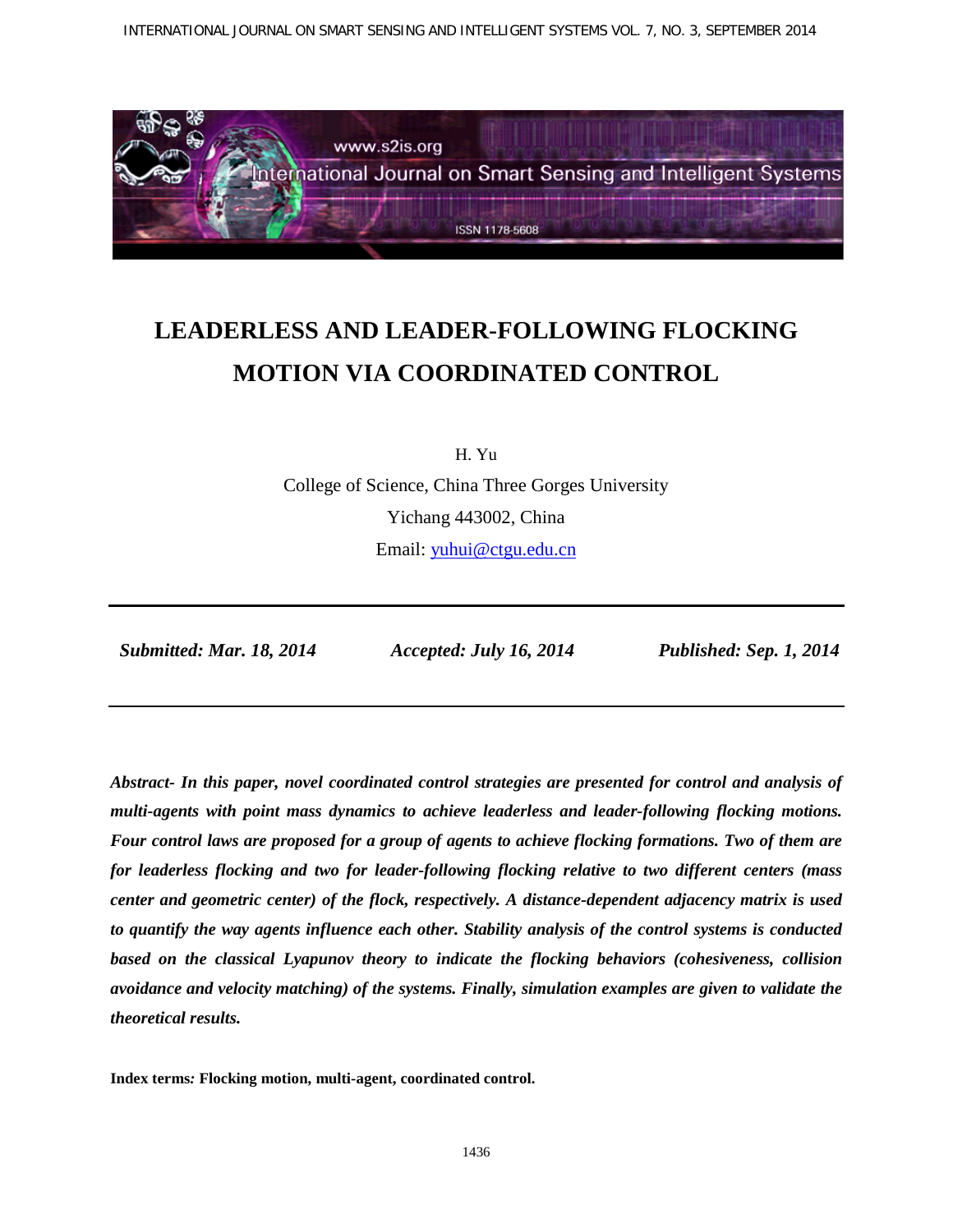## I. INTRODUCTION

Flocking motions of a flock of birds, a herd of land animals, a swarm of insects, or a school of fish, can be seen everywhere in the natural world. Scientists from rather diverse disciplines including animal behavior, physics, biophysics, social sciences, and computer science try to understand how they move together coherently[1-6]. The study of these topics has formed an active area of research, giving rise to new control paradigms such as quantized control systems, networked control systems and multi-agent (multi-vehicle, multi-robot) systems.

In 1986, Reynolds [5] developed a computer animation model for flocking motion of groups of interactive agents based on three heuristic rules, i.e., separation, alignment and cohesion. To the best of our knowledge, the first papers which gave a theoretical explanation for Reynolds's model are [7] in fixed topologies and [8] in dynamic topologies, respectively. However, in the dynamic topology case [8], control discontinuities require a stability analysis within the framework of Filippov solutions and non-smooth stability which is difficult to be understood for engineering researchers. In order to overcome these difficulties in theoretical analysis, the smooth Laplacian and the smooth artificial potential field function are introduced by Olfati-Saber in [9] to provide a theoretical and computational framework for design and analysis of scalable flocking algorithms in high-dimensional space in presence or lack of obstacles. Some other works issued on flocking in recent years are [10-13]. Some other researches tightly related this topic are the consensus problem [14-17] and distributed computing [18].

In this paper, the collective behaviors of multi-agent systems with point mass dynamics are investigated in high-dimensional space. The major differences or contributions compared with the existing works, for example [7-9], can be outlined as follows. First of all, the results are based on a more general particle model and the flocking motion is centered at different centers, e.g. the mass center and the geometric center. Secondly, four control laws based on different centers are proposed, such that the desired collective behaviors (flocking centering, collision avoidance and velocity matching) can be achieved. Lastly, a leader agent with time variant dynamics is introduced as a reference model. With respect to different centers of the group of agents respectively, algorithms are gradient-based control laws equipped with a velocity consensus protocol and a regulator based on leader's state information. The gradient-based term is designed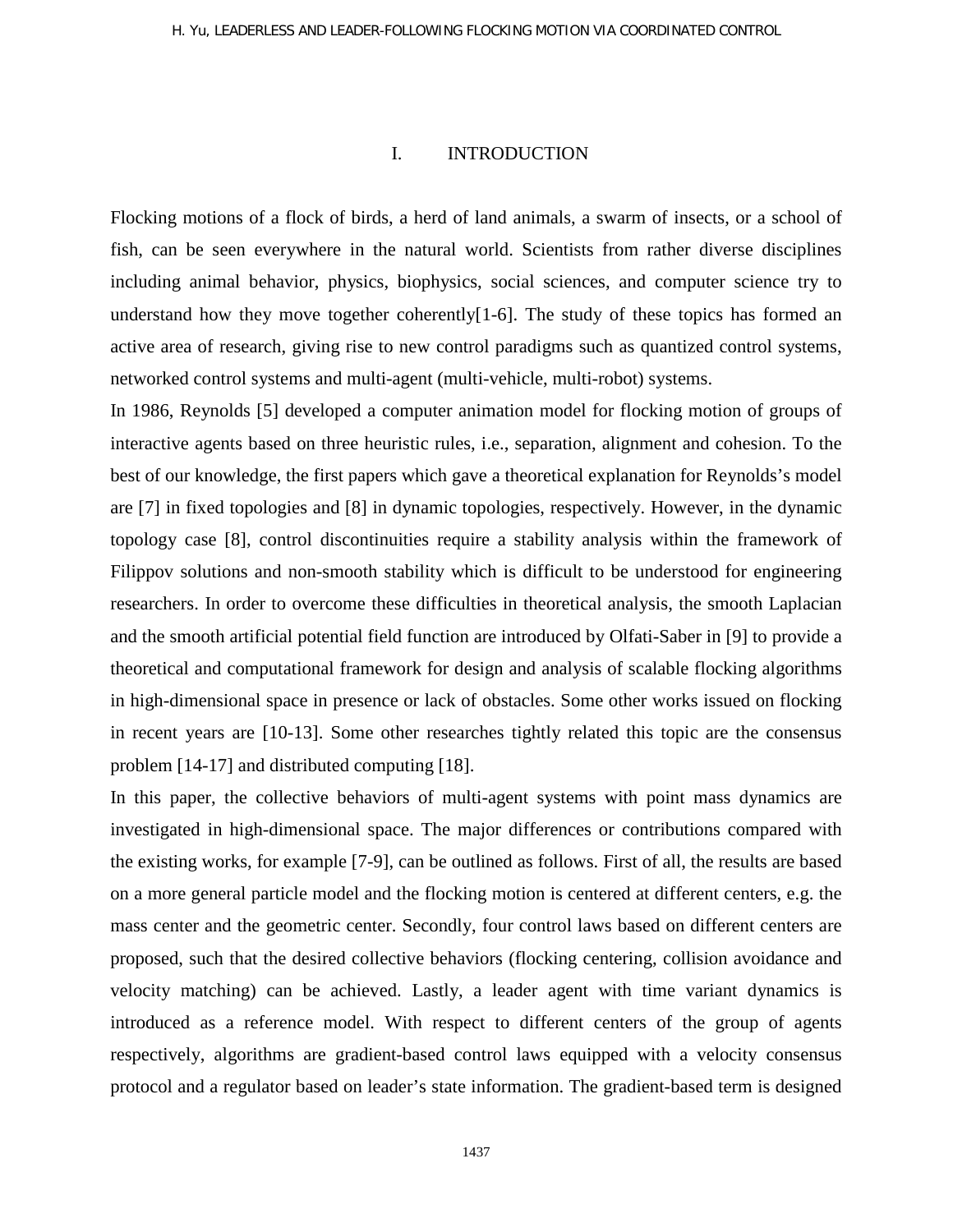to be a vector in the direction of negated gradient of a potential function and will contribute to flocking centering and collisions avoidance in the group. The velocity consensus term and the regulate term aim at aligning the velocity vectors of all the agents and their related center, and to make them move with the same speed and direction as that of the leader. The distance-dependent adjacency matrix is used to quantify the way agents influence each other and leads to a fixed interconnected topology. The theoretical analysis is then convenient using the classical Lyapunov theory.

The rest of the paper is organized as follows. The problem is stated in section II. Control laws for flocking motion based different centers are presented in section III. Our main results are presented in section IV. Simulation results are provided in section V. Finally, concluding remarks are made in section VI.

## II. PROBLEM STATEMENT

Consider *N* agent, moving in  $R<sup>n</sup>$  with dynamics described by:

$$
\dot{x}^{i} = v^{i}
$$
  
\n
$$
m_{i} \dot{v}^{i} = u^{i} - k_{i} v^{i}
$$
  $i = 1, 2, \dots, N,$  (1)

where  $m_i > 0$  is its mass,  $x^i = (x_1^i, x_2^i, \dots, x_n^i)^T \in \mathbb{R}^n$  is the position vector of agent *i*,  $v^i = (\dot{x}_1^i, \dot{x}_2^i, \dots, \dot{x}_n^i)^T \in R^n$  is its velocity vector and  $u_i = (u_{x_1^i}, u_{x_2^i}, \dots, u_{x_n^i})^T \in R^n$  is the control (acceleration) input,  $k_i > 0$  is the velocity damping gain, and  $-k_i v^i$  is the velocity damping term. It is necessary to consider the case in which the group of mobile agents move with a leader which is driven at a known variant velocity  $v^0(t)$ . The relative position vector between the *i* th agent and the leader is denoted as  $r_p^i = x^i - x^0$  and the relative velocity vector between the *i* th agent and the leader is denoted as  $r_v^i = v^i - v^0$ . The relative position and relative velocity vector between agent *i* and *j* are denoted as  $r_p^{ij} = r_p^i - r_p^j$  and  $r_v^{ij} = r_v^i - r_v^j$ , respectively. The motion equations of agent *i* relative to the leader agent can be expressed as:

$$
\dot{r}_p^i = r_v^i
$$
  
\n
$$
m_i \dot{r}_v^i = u^i - k_i v^i \qquad i = 1, 2, \cdots, N.
$$
\n(2)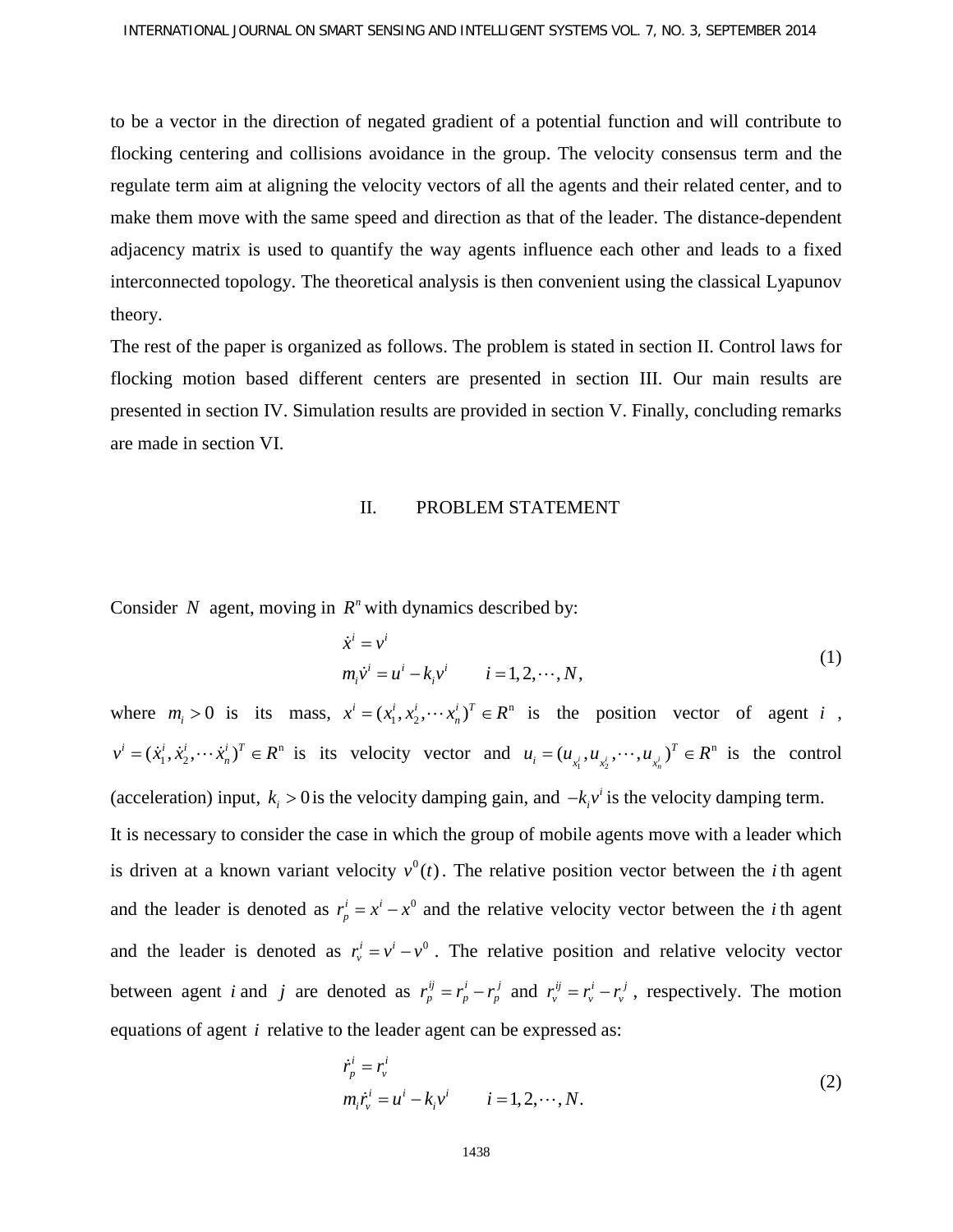## H. Yu, LEADERLESS AND LEADER-FOLLOWING FLOCKING MOTION VIA COORDINATED CONTROL

The objectives are to achieve flocking behaviors for the whole group and, in leader-following coordination, forcing the velocity vector of the group of agents and their related centers converge to leader's velocity vector. The control input for agent  $i$  is a combination of three components:

$$
u^{i} = \alpha^{i} + \beta^{i} + \gamma^{i} + k_{i}v^{i} \qquad i = 1, 2, \cdots, N.
$$
 (3)

The first component  $\alpha^i$  is derived from the field produced by an artificial potential field function, which depends on the relative distances between agent  $i$  and its flockmates. This term is responsible for collision avoidance and cohesion in the group. The second component  $\beta^i$  aligns the velocity vector of agent *i*. The third component  $\gamma^i$  is a regulated term based on leader's state information.

The motion of a group of mobile agents is said to flocking motion, when all agents attain the same velocity vector, distances between the agents are stabilized, and no collisions between them occur. The problem is to design the control input (3) so that the group of mobile agents achieves flocking motion.



Figure 1. Problem decomposition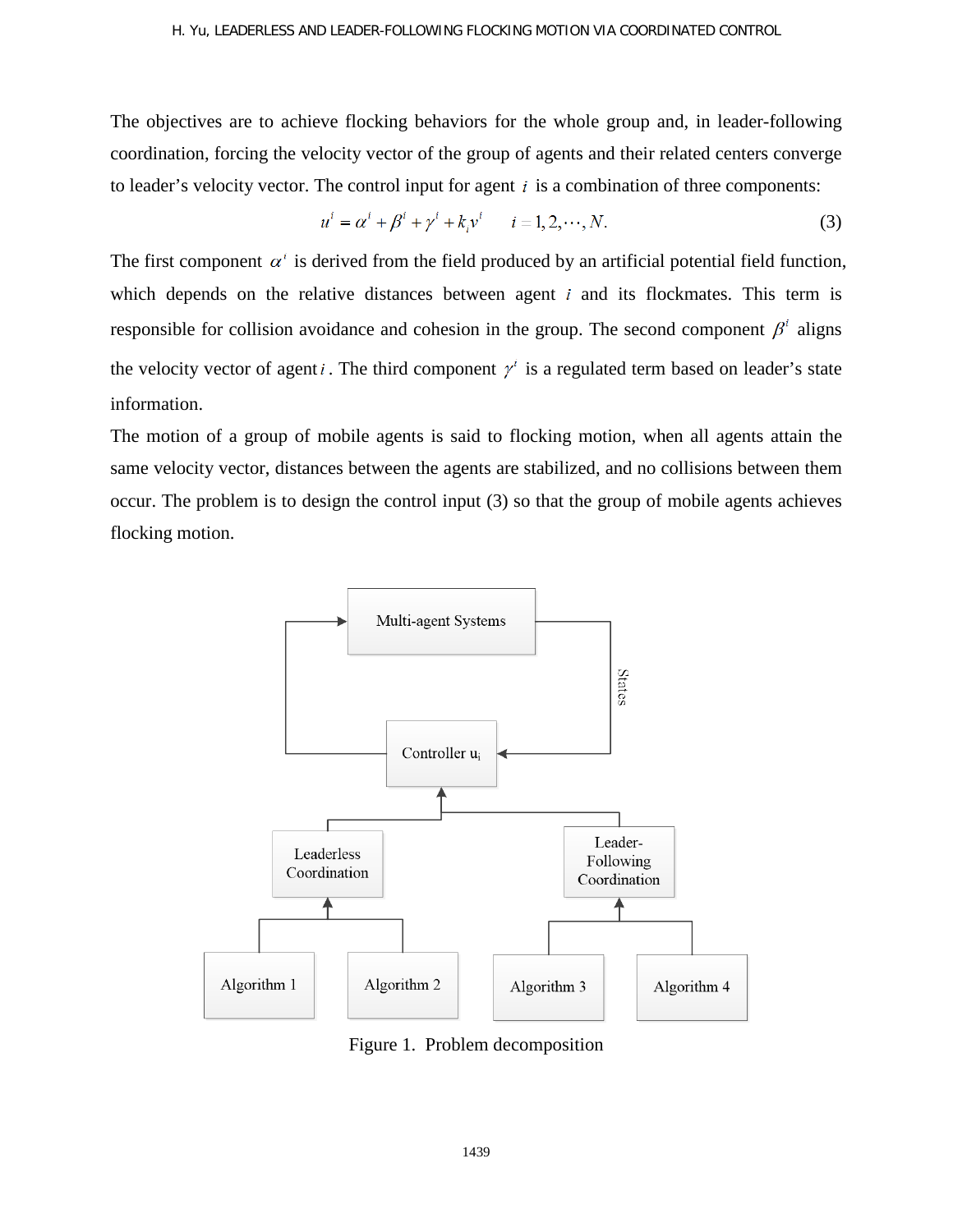## III. COORDINATION STRATEGIES

In this section, we will refine the control input (3) into specific expressions for the components  $\alpha^i$ ,  $\beta^i$  and  $\gamma^i$ . Four algorithms are proposed for leaderless and leader-following coordination, respectively. Figure 1 shows the problem decomposition.

## III.1. Leaderless Coordination

In this subsection, for leaderless coordination, two control laws are proposed for the mass center and the geometric center, respectively.

Algorithm 1:

The mass center of all agents is defined as:

$$
x_{mc} = \sum_{i=1}^{N} m_i x^i / \sum_{i=1}^{N} m_i.
$$
 (4)

The control law based on mass center is then designed as:

$$
u^{i} = \underbrace{-\sum_{j=1}^{N} a_{ij} \nabla_{x^{i}} U_{ij}}_{\alpha^{i}} - \underbrace{-\sum_{j=1}^{N} a_{ij} (v^{i} - v^{j}) + k_{i} v^{i}}_{\beta^{i}}, \quad i = 1, 2, \cdots, N.
$$
 (5)

Algorithm 2:

The geometric center of all agents is defined as

$$
x_{gc} = ave(x) = \frac{1}{N} \sum_{i=1}^{N} x^{i}.
$$
 (6)

The control law based on geometric center is then defined as

$$
u^{i} = -\sum_{j=1}^{N} a_{ij} m_{i} \nabla_{x^{i}} U_{ij} - \sum_{j=1}^{N} a_{ij} m_{i} (v^{i} - v^{j}) + k_{i} v^{i}, \quad i = 1, 2, \cdots, N,
$$
 (7)

where the weights  $a_{ij}$  quantify the way agents influence each other. It is reasonable to assume that the influence between agents is a function of the relative distance between agents. Similar to [19], a form is given to this assumption via a nonincreasing function  $\eta: R^+ \to R^+$  such that the adjacency matrix *A* has entries:

$$
a_{ij} = \eta \left( \left\| x^i - x^j \right\|^2 \right). \tag{8}
$$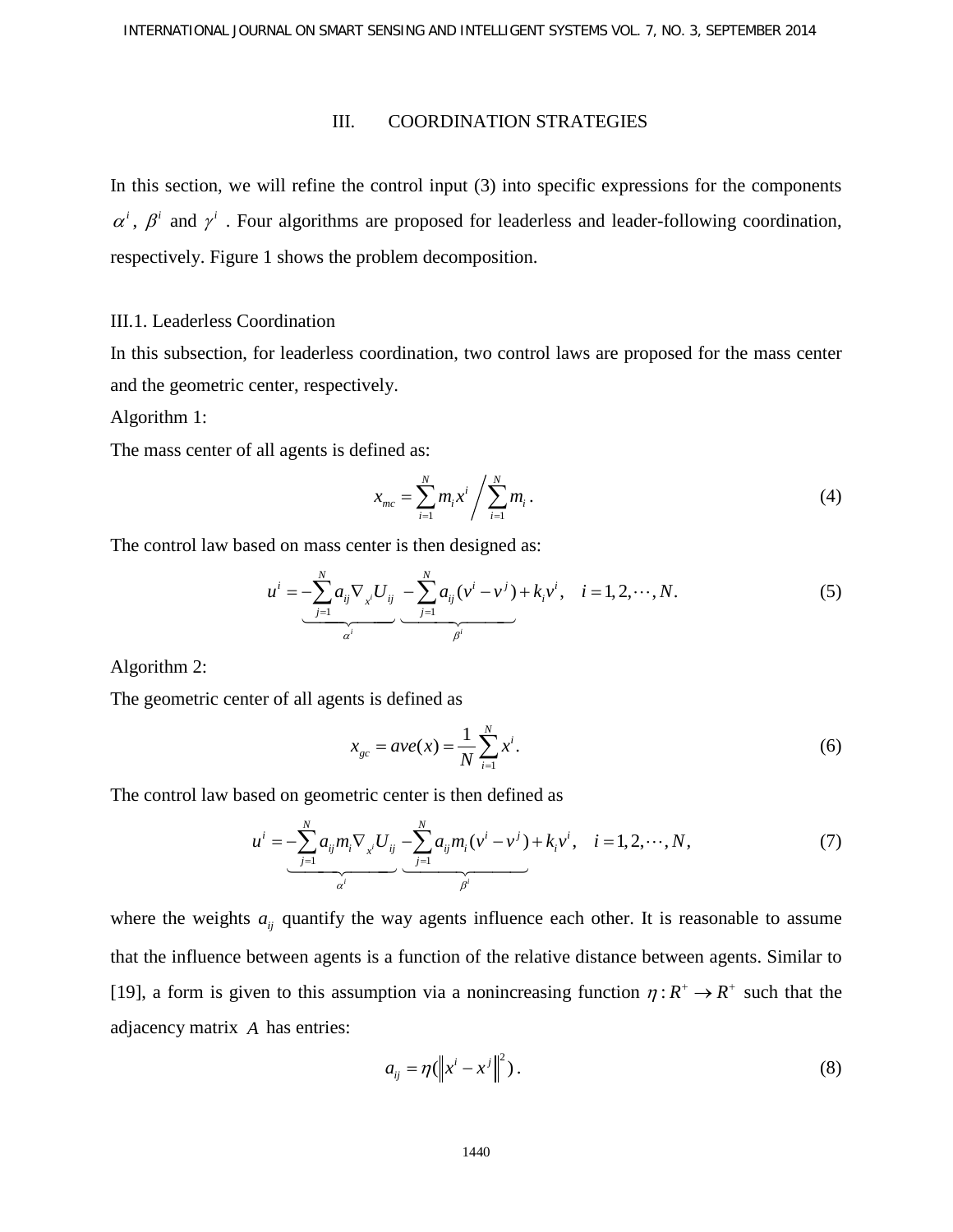An example of nonincreasing function  $\eta(\cdot)$  is:

$$
\eta(y) = \frac{K}{\left(\sigma^2 + y\right)^s},\tag{9}
$$

where  $K, \sigma > 0$  and  $s \ge 0$  are fixed constants.

Function  $U_{ii}$  depends on the relative distance between the agents and defined as follows.

Definition (Potential field function) [7] Potential field function  $U_{ii}$  is a differentiable, nonnegative,

radially unbounded function of the distance  $\left\|x^{i}-x^{j}\right\|$  between agents *i* and *j*, such that

$$
(1) U_{ij}(\left\|x^{i}-x^{j}\right\|) \to \infty \text{ as } \left\|x^{i}-x^{j}\right\| \to 0;
$$

(2)  $U_{ij}$  attains its unique minimum when agents *i* and *j* are located at a desired distance;

Cohesion and separation is achieved using artificial potential fields. One possible choice could be:

$$
U_{ij}(\left\|x^{i}-x^{j}\right\|)=c\left[\frac{d^{2}}{\left\|x^{i}-x^{j}\right\|^{2}}+\ln\left\|x^{i}-x^{j}\right\|^{2}\right],
$$
\n(10)

where  $c, d > 0$  are constant.

Let

$$
\psi(z) = c\left[\frac{d^2}{z^2} + \ln(z^2)\right],
$$

then

$$
\varphi(z) = \frac{d\psi(z)}{dz} = \frac{2c(z^2 - d^2)}{z^3}.
$$

Therefore, the potential field function  $U_{ij}$  reaches its unique minimum at  $||x^{i} - x^{j}|| = d$ . Based on this potential function, control law in (5) and (7) can be rewritten as:

$$
u^{i} = \underbrace{-\sum_{j=1}^{N} a_{ij} \phi(||x^{i} - x^{j}||) \vec{n}_{ij}}_{\alpha^{i}} - \underbrace{\sum_{j=1}^{N} a_{ij} (v^{i} - v^{j})}_{\beta^{i}} + k_{i} v^{i}, \quad i = 1, 2, \cdots, N,
$$
\n(11)

and

$$
u^{i} = \underbrace{-\sum_{j=1}^{N} a_{ij} m_{i} \phi (\left\| x^{i} - x^{j} \right\|) \vec{n}_{ij}}_{\alpha^{i}} - \underbrace{-\sum_{j=1}^{N} a_{ij} m_{i} (\nu^{i} - \nu^{j})}_{\beta^{i}} + k_{i} \nu^{i}, \quad i = 1, 2, \cdots, N,
$$
\n(12)

where  $\vec{n}_{ij} = x^i - x^j / ||x^i - x^j||$  is an unit vector along the line connecting  $x^j$  to  $x^i$ .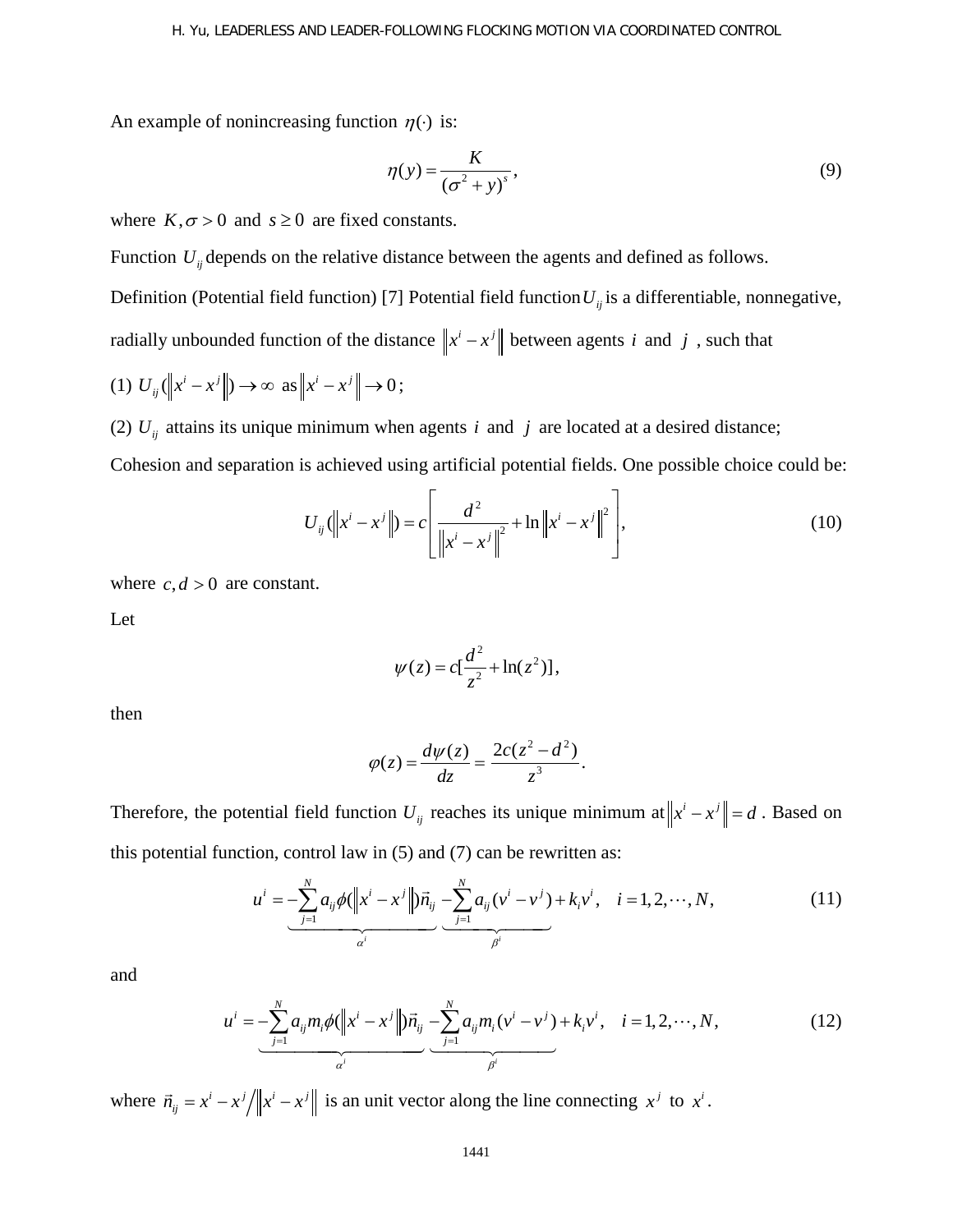Having defined  $U_{ij}$ , the total potential of agent *i* is expressed as:

$$
U_i = \sum_{j=1}^{N} a_{ij} U_{ij} (\|x^i - x^j\|). \tag{13}
$$

## III.2. Leader-Following Coordination

In this subsection, for leader-following coordination, two types of control laws of agent *i* are proposed with respect to the mass center and the geometric center, respectively. Algorithm 3:

For the mass center of agents defined in (4), and the equations of leader-following motion of agent *i* derived in (2), the control law is designed as:

$$
u^{i} = -\sum_{j=1}^{N} a_{ij} \nabla_{r_{p}^{i}} U_{ij} (||r_{p}^{ij}||) - \sum_{j=1}^{N} a_{ij} (r_{v}^{i} - r_{v}^{j}) - m_{i} r_{v}^{i} + m_{i} \dot{v}_{0} + k_{i} v^{i},
$$
  
\n
$$
i = 1, 2, \dots, N.
$$
\n(14)

Algorithm 4:

For geometric center of agents defined in (6), and the equations of leader-following motion of agent  $i$  derived in  $(2)$ , the control law is designed as:

$$
u^{i} = \underbrace{-\sum_{j=1}^{N} a_{ij} m_{i} \nabla_{r_{p}^{i}} U_{ij} (||r_{p}^{ij}||)}_{\alpha^{i}} - \underbrace{-\sum_{j=1}^{N} m_{i} a_{ij} (r_{v}^{i} - r_{v}^{j})}_{\beta^{i}} - \underbrace{m_{i} r_{v}^{i} + m_{i} v_{0}}_{\gamma^{i}} + k_{i} v^{i},
$$
\n
$$
i = 1, 2, \cdots, N.
$$
\n(15)

By the definition of  $U_{ii}$ , we have

$$
U_{ij}(\left||x^{i}-x^{j}\right||)=U_{ij}(\left||r_{p}^{ij}\right||)=U_{ij}(\left||r_{p}^{i}-r_{p}^{j}\right||)
$$

and

$$
\nabla_{x'} U_{ij} (||x^i - x^j||) = \nabla_{r_p^i} U_{ij} (||r_p^{ij}||).
$$

Based on the potential function (10), the control laws in (14) and (15) can be rewritten as:

$$
u^{i} = -\sum_{j=1}^{N} a_{ij} \phi(||r_{p}^{ij}||)\vec{n}_{ij} - \sum_{j=1}^{N} a_{ij} (r_{v}^{i} - r_{v}^{j}) - m_{i}r_{v}^{i} + m_{i}\dot{v}^{0} + k_{i}v^{i},
$$
  
\n
$$
i = 1, 2, \dots, N.
$$
\n(16)

and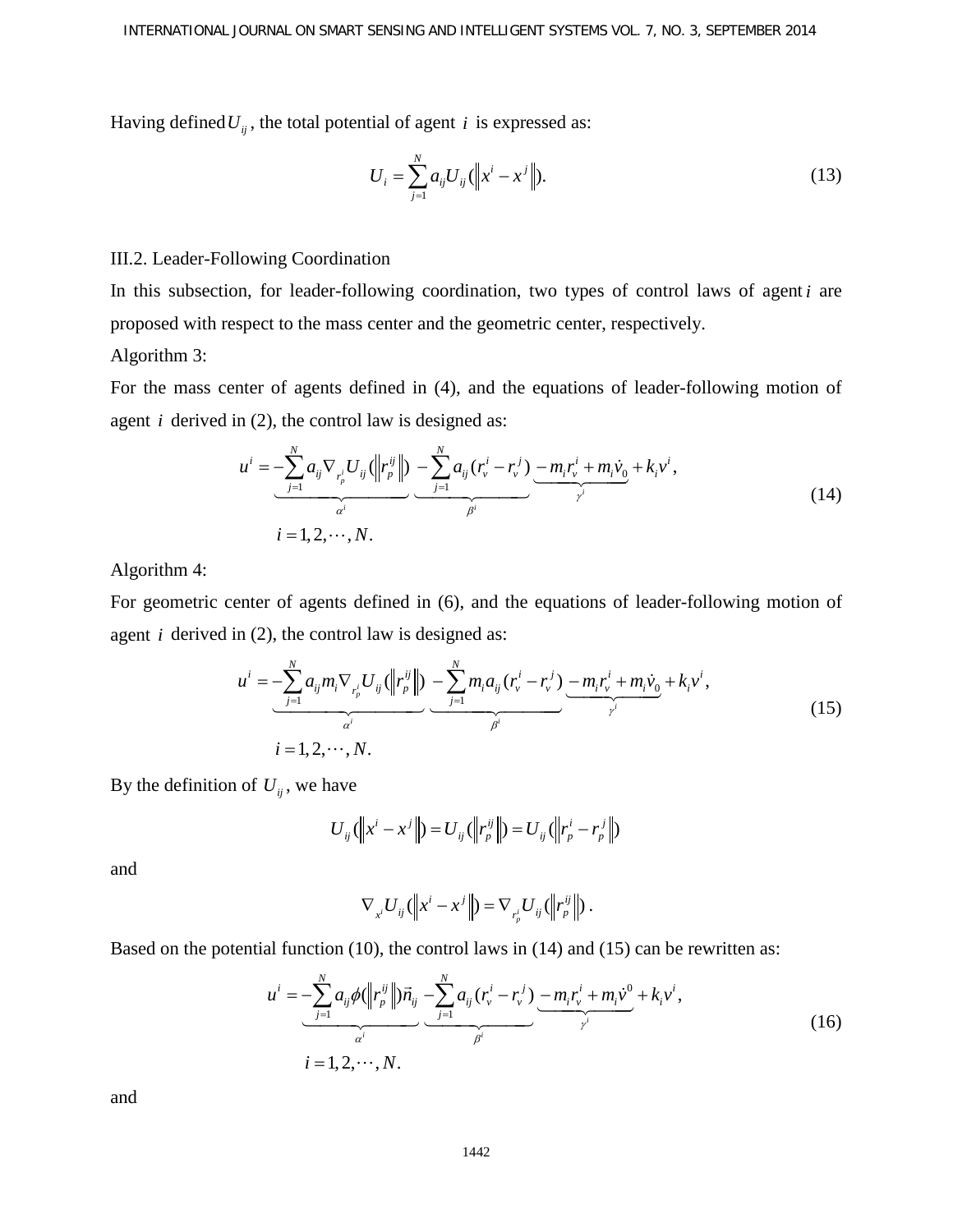$$
u^{i} = \underbrace{-\sum_{j=1}^{N} a_{ij} m_{i} \phi(||r_{p}^{ij}||)\vec{n}_{ij}}_{\alpha^{i}} - \underbrace{\sum_{j=1}^{N} a_{ij} m_{i} (r_{v}^{i} - r_{v}^{j})}_{\beta^{i}} - \underbrace{m_{i} r_{v}^{i} + m_{i} v^{0}}_{\gamma^{i}} + k_{i} v^{i},
$$
\n
$$
i = 1, 2, \cdots, N.
$$
\n(17)

where  $\vec{n}_{ij} = r_p^{ij} / ||r_p^{ij}||$  is an unit vector along the line connecting  $x^j$  to  $x^i$ . Having defined  $U_{ij}$ , the total potential of agent *i* can be written as

$$
V_i = \sum_{j=1}^{N} a_{ij} U_{ij} (||x^i - x^j||) = \sum_{j=1}^{N} a_{ij} U_{ij} (||r_p^i - r_p^j||) = \sum_{j=1}^{N} a_{ij} U_{ij} (||r_p^j||).
$$
 (18)

## IV. MAIN RESULTS

In this section, we give the stability results of multiple mobile agents with point mass dynamics described by (1) and (2).

## IV.1. Leaderless Flocking

#### IV.1.1. Flocking motion based on mass center

By definition of  $x_{mc}$  in (4), we have

$$
\begin{cases} \dot{x}_{mc} = v_{mc} \\ \dot{v}_{mc} = \sum_{i=1}^{N} (u_{mc}^{i} - k_{i}v_{i}) / \sum_{i=1}^{N} m_{i} \,. \end{cases} \tag{19}
$$

By symmetry of the adjacency matrix *A* and the potential field function  $U_{ij}$  respect to  $x^{i} - x^{j}$ , we have  $\dot{v}_{mc} = 0$ , i.e., the velocity of mass center of the flock is invariant as time evolves and equal to

$$
v_{mc}(0) = \sum_{i=1}^{N} m_i v^i(0) / \sum_{i=1}^{N} m_i.
$$

Consider the following positive semi-definite function:

$$
Q = \frac{1}{2} \sum_{i=1}^{N} (U_i + m_i v^{i\top} v^i).
$$
 (20)

Applying LaSalle's invariant principle, it shows that the closed loop system of agents (1) using algorithm 1 achieves flocking motion asymptotically.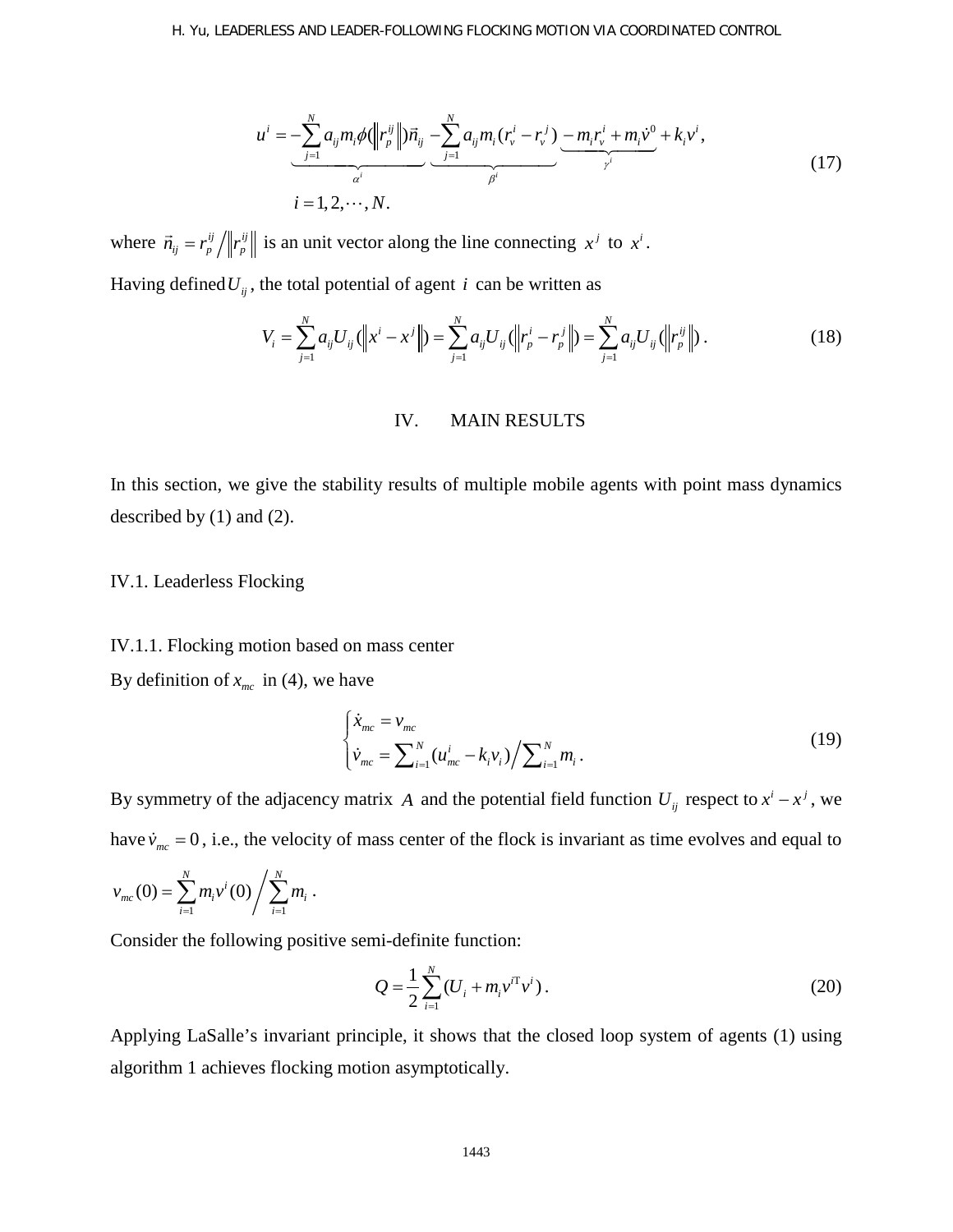Theorem 1 Consider a system of *N* mobile agents with dynamics(1), each steered by control law (5). Then all agent velocity vectors become asymptotically the same as the velocity vector of mass center, the velocity vector of mass center is invariant as time evolves and equal to  $v_{mc}(0)$ , the relative distance between agents maintain constant, collisions between agents are avoided, and the system approaches a configuration that minimizes all agent potentials.

The proof process of theorem 1 is similar to that of theorem IV.4 in [7] and omitted here.

IV.1.2 Flocking motion based on geometric center

By definition of  $x_{gc}$  in (6),

$$
\begin{cases} \dot{x}_{gc} = v_{gc} \\ \dot{v}_{gc} = \sum_{i=1}^{N} \frac{1}{m_i} (u_{gc}^i - k_i v_i) / N. \end{cases}
$$
 (21)

Similarly, it is obtained  $\dot{v}_{gc} = 0$ , i.e., the velocity vector of geometric center of the flock is invariant as time evolves and equal to 1  $(0) = \frac{1}{N} \sum_{i=1}^{N} v^{i}(0)$ *gc i*  $v_{gc}(0) = \frac{1}{N} \sum v$  $=\frac{1}{N}\sum_{i=1}^{N}v^{i}(0).$ 

Consider following positive semi-definite function:

$$
W = \frac{1}{2} \sum_{i=1}^{N} (U_i + v^{i\mathrm{T}} v^i)
$$
 (22)

Applying LaSalle's invariant principle, it shows that the closed loop system of agents (1) using algorithm 2 achieves flocking motion asymptotically.

Theorem 2 Consider a system of N mobile agents with dynamics(1), each steered by control law (7). Then all agent velocity vectors become asymptotically the same as the velocity vector of geometric center, the velocity vector of geometric center is invariant as time evolves and equal to  $v_{gc}(0)$ , the relative distance between agents maintain constant, collisions between agents are avoided, and the system approaches a configuration that minimizes all agent potentials. The proof of theorem 2 is similar to that of theorem IV.4 in [7] and omitted here.

## IV.2 Leader-Following Flocking

IV.2.1 Flocking motion based on mass center By definition of  $x_{mc}$  in (4),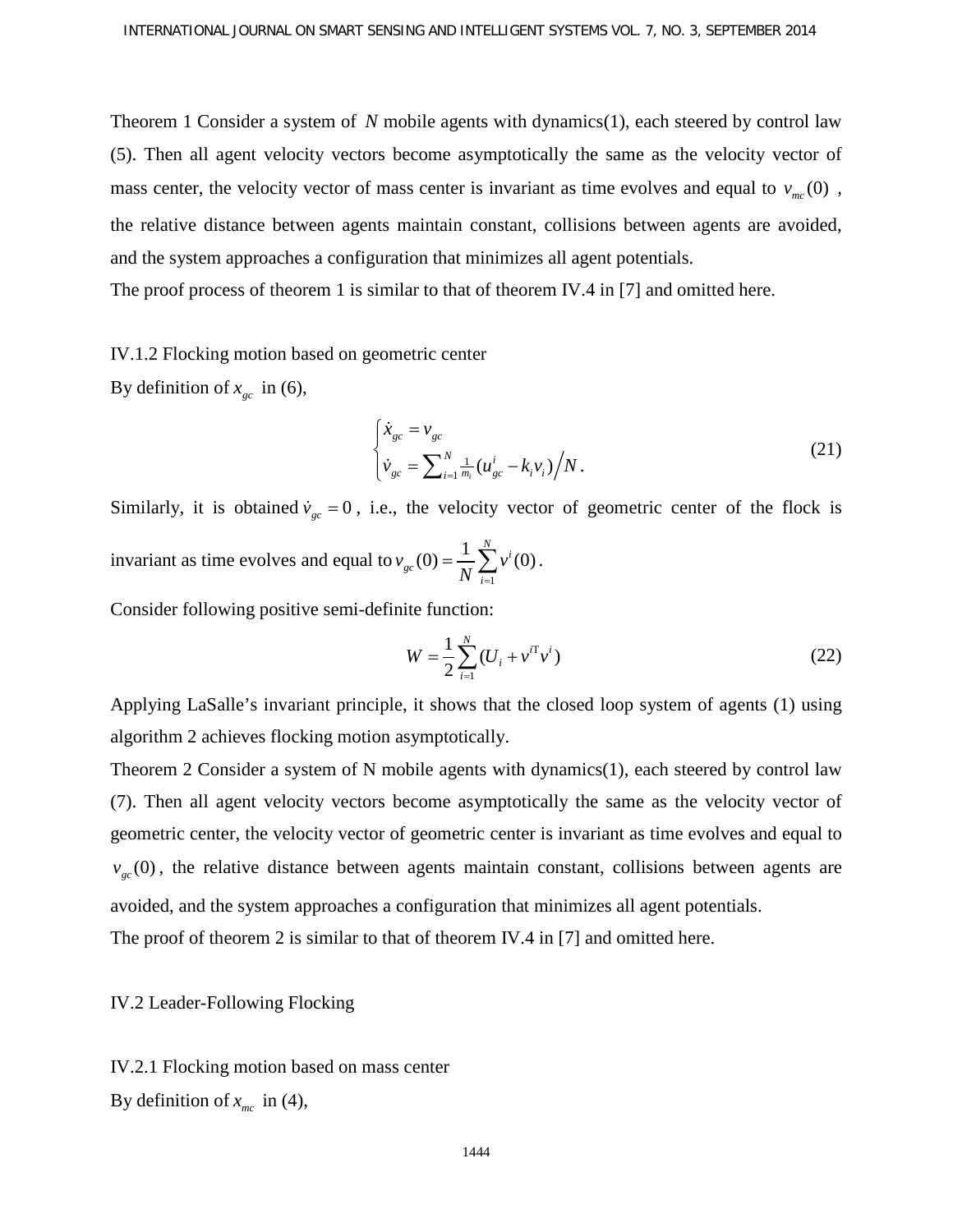$$
\begin{cases} \dot{x}_{mc} = v_{mc} \\ \dot{v}_{mc} = \sum_{i=1}^{N} (u_{mc}^{i} - k_{i} v^{i}) / \sum_{i=1}^{N} m_{i} \,. \end{cases} \tag{23}
$$

Similarly, it is obtained  $\dot{v}_{mc}(t) = -v_{mc}(t) + v^0(t) + \dot{v}^0(t)$  and then  $v_{mc}(t) = v^0(t) + (v_{mc}(0) - v^0(0))e^{-t}$ . Therefore, the velocity of mass center of the flock exponentially converges to the leader's velocity  $v^0(t)$  as time evolves.

Consider following positive semi-definite function:

$$
Q = \frac{1}{2} \sum_{i=1}^{N} (V_i (\left\| r_p^i - r_p^j \right\|) + m_i r_v^{i \mathrm{T}} r_v^i)
$$
 (24)

Applying LaSalle's invariant principle, it shows that the closed loop system of agents (2) using algorithm 3 achieves flocking motion asymptotically.

Theorem 3 Consider a system of *N* mobile agents with dynamics (2), each steered by control law (14). Then all agent velocity vectors become asymptotically the same as leader's velocity vector, the velocity vector of mass center exponentially converges to leader's velocity vector, collisions between agents are avoided, and the system approaches a configuration that minimizes all agent potentials defined in (24).

The proof of theorem 3 is similar to that of theorem IV.4 in [7] and omitted here.

## IV.2.2 Flocking motion based on geometric center

By definition of  $x_{gc}$  in (6), it has

$$
\begin{cases} \dot{x}_{gc} = v_{gc} \\ \dot{v}_{gc} = \sum_{i=1}^{N} \frac{1}{m_i} (u_{gc}^i - k_i v^i) / N. \end{cases}
$$
 (25)

We have  $\dot{v}_{gc}(t) = -v_{gc}(t) + v^{0}(t) + \dot{v}^{0}(t)$ , and then  $v_{gc}(t) = v^{0}(t) + (v_{gc}(0) - v^{0}(0))e^{-t}$ . It follows that the velocity vector of geometric center of the flock exponentially converges to the leader's velocity vector  $v^0(t)$  as time evolves.

Consider following positive semi-definite function:

$$
W = \frac{1}{2} \sum_{i=1}^{N} (V_i (\left\| r_p^i - r_p^j \right\|) + r_v^{i \mathrm{T}} r_v^i)
$$
 (26)

Applying LaSalle's invariant principle, it shows that the closed loop system of agents (2) using algorithm 4 achieves flocking motion asymptotically.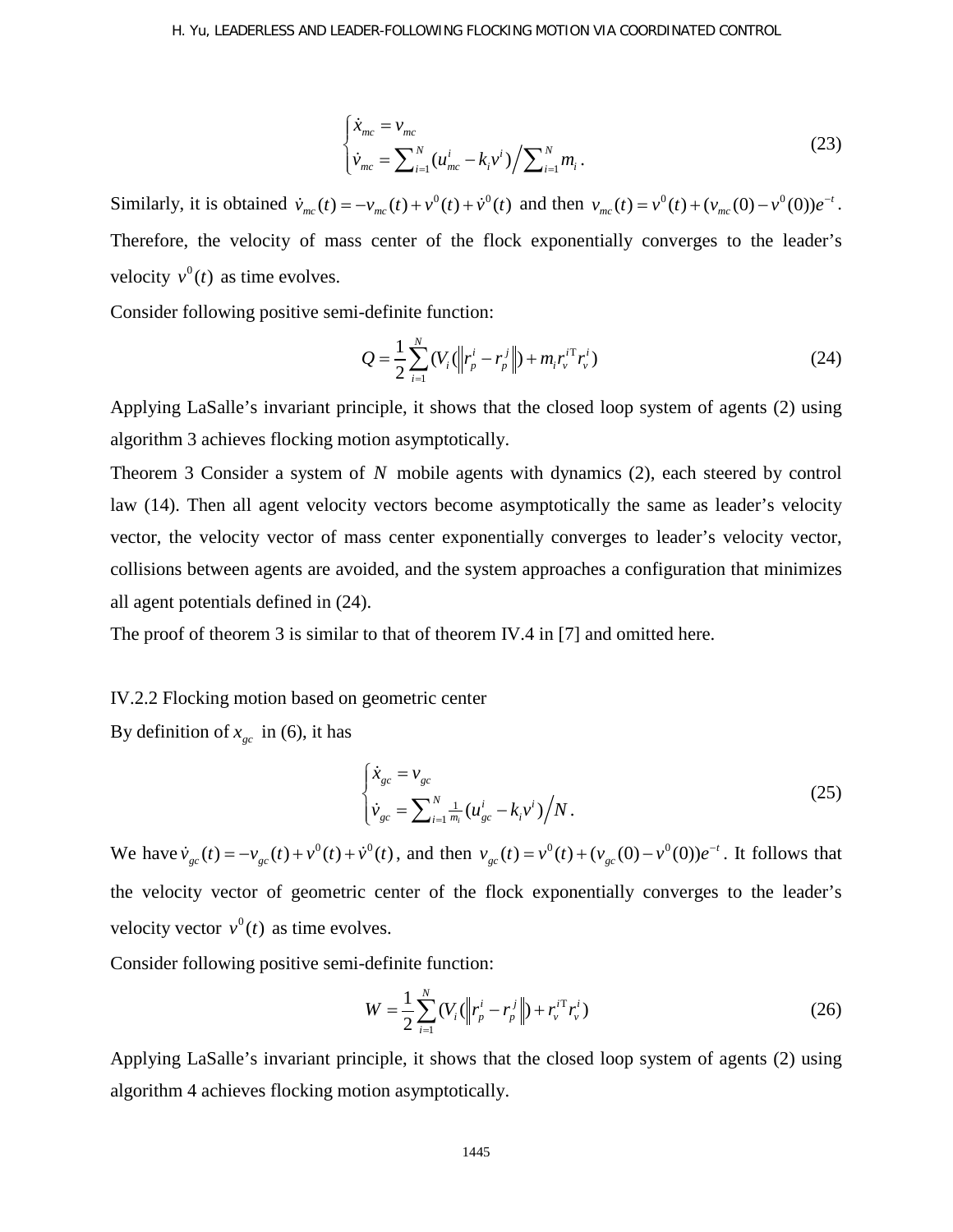Theorem 4 Consider a system of *N* mobile agents with dynamics (2), each steered by control law (15). Then all agent velocity vectors become asymptotically the same as leader's velocity, the velocity vector of geometric center exponentially converges to leader's velocity, collisions between agents are avoided, and the system approaches a configuration that minimizes all agent potentials defined in (26).

The proof of theorem 4 is similar to that of theorem IV.4 in [7] and omitted here.

#### V. SIMULATION EXAMPLES

#### V.1. Leaderless Flocking Example

In this subsection, the situation of leaderless flocking motion based on mass center, i.e., Algorithm 1, was simulated in 2-dimentional space. The following parameters were fixed throughout the simulations:  $c = 1$ ,  $d = 5$  for  $\phi(z)$ , and  $K = 4$ ,  $\sigma = 2$ ,  $s = 0.4$  for  $\eta(y)$ . The simulation was calculated in 20 seconds by using Matlab Simulink. In addition, the position of each agent was marked with a pentagram sign, the position of the mass center was marked with a red one.

Figures 2 to 6 show the simulation results within 2-D flocking using Algorithm 1 for 50 agents. Figures 2 to 4 show snapshots of 2-D flocking at time 0, 9.8471, and 20. The initial positions were chosen randomly from a normal distribution with mean 0 and variance 1600. The initial velocity coordinates were uniformly chosen in a random domain of  $[1,5] \times [1,5]$ . The mass of each agent was also uniformly chosen in a random domain of  $[1, 2]$ . A steady configuration was formed as shown in Figure 4 and maintained thereafter. Figure 5 shows the velocities of all agents converging to the velocity of mass center (red line) is achieved along x-axis and y-axis respectively. Figure 6 shows the trajectories of all agents and mass center marked with red circles in simulation time and the cohesive behaviors.

The experimental results show that all agent velocity vectors become asymptotically the same as the velocity vector of mass center, the velocity vector of mass center is invariant as time evolves and equal to  $v_{mc}(0)$ , the relative distance between agents maintain constant, collisions between agents are avoided, and the system approaches a configuration that minimizes all agent potentials. The simulation demonstration with Algorithm 2 was similar to that conducted by Algorithm 1, and therefore is not necessarily repeated here.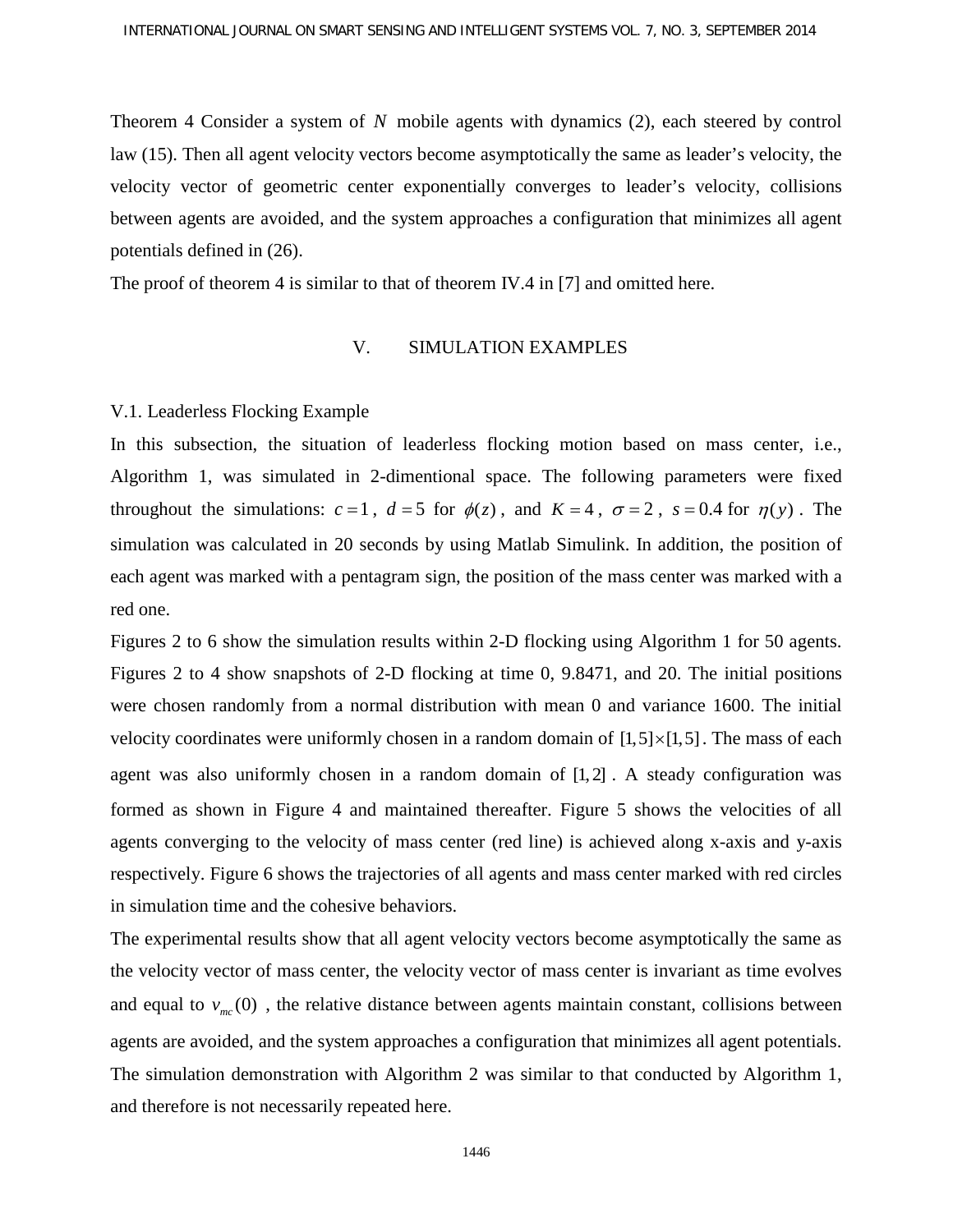

Figure 2. Initial positions of 50 agents



Figure 3. Configuration of 50 agents at t=9.8471(sec)



Figure 5. Velocities of agents along x-axis and y-axis respectively



Figure 4. Final configuration of 50 agents at  $t=20$  (sec)



Figure 6. Trajectories of all agents in 20 (sec) time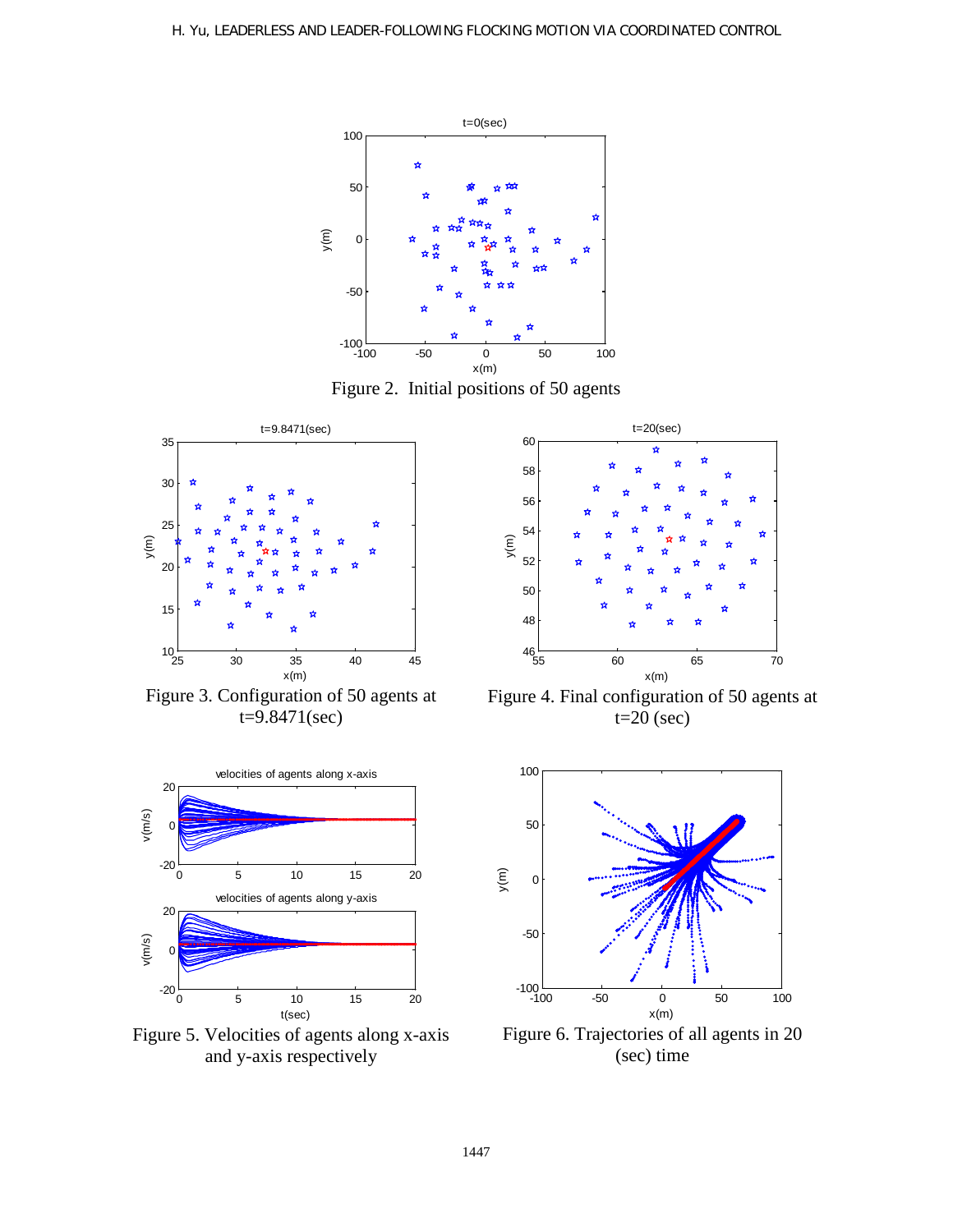#### V.2. Leader-Following Example

In this section, the situation of leader-following flocking motion based on mass center, i.e., algorithm 3, was simulated in 2-dimentional space. The following parameters were fixed throughout the simulations:  $c = 1$ ,  $d = 5$  for  $\phi(z)$ , and  $K = 4$ ,  $\sigma = 2$ ,  $s = 0.4$  for  $\eta(y)$  and let the

motion trajectory of the leader be 0 1  $0^{(4)} - 0.14^{2}$ 2  $(t) = 2$  $(t) = 0.1$  $x_1^0(t) = 2t$  $x_2^0(t) = 0.1t$  $\begin{cases} x_1^0(t) = \\ 0 \end{cases}$  $\begin{cases} x_1^{0}(t) = 0.1t^2 \end{cases}$ . The simulation was calculated in 50 seconds

time by using Matlab Simulink. In addition, the position of each agent was marked with a pentagram sign, the position of the mass center was marked with a red pentagram sign.

Figure 7 to 12 shows the simulation results within 2-D flocking using algorithm 3 for 50 agents. Figure 7 to 10 show snapshots of 2-D flocking at time 0, 10.5446, 27.662, and 50. The initial positions were chosen randomly from a normal distribution with mean 0 and variance 1600. The initial velocity coordinates were uniformly chosen in a random domain of  $[1,5] \times [1,5]$ . The mass of each agent was also uniformly chosen in a random domain of [1, 2] . A steady configuration was formed as shown in Figure 10 and maintained thereafter. Figure 11 shows the velocities of all agents converging to the velocity of mass center (red line) is achieved along x-axis and y-axis respectively. Figure 12 shows the trajectories of all agents, mass center marked with red circles and leader agent marked with yellow stars in simulation time and the cohesive behaviors.

The experimental results show that all agent velocity vectors become asymptotically the same as leader's velocity vector, the velocity vector of mass center exponentially converges to leader's velocity vector, collisions between agents are avoided, and the system approaches a configuration that minimizes all agent potentials.

The simulation demonstration with algorithm 4 was similar to that conducted by algorithm 3, and therefore is not necessarily repeated here.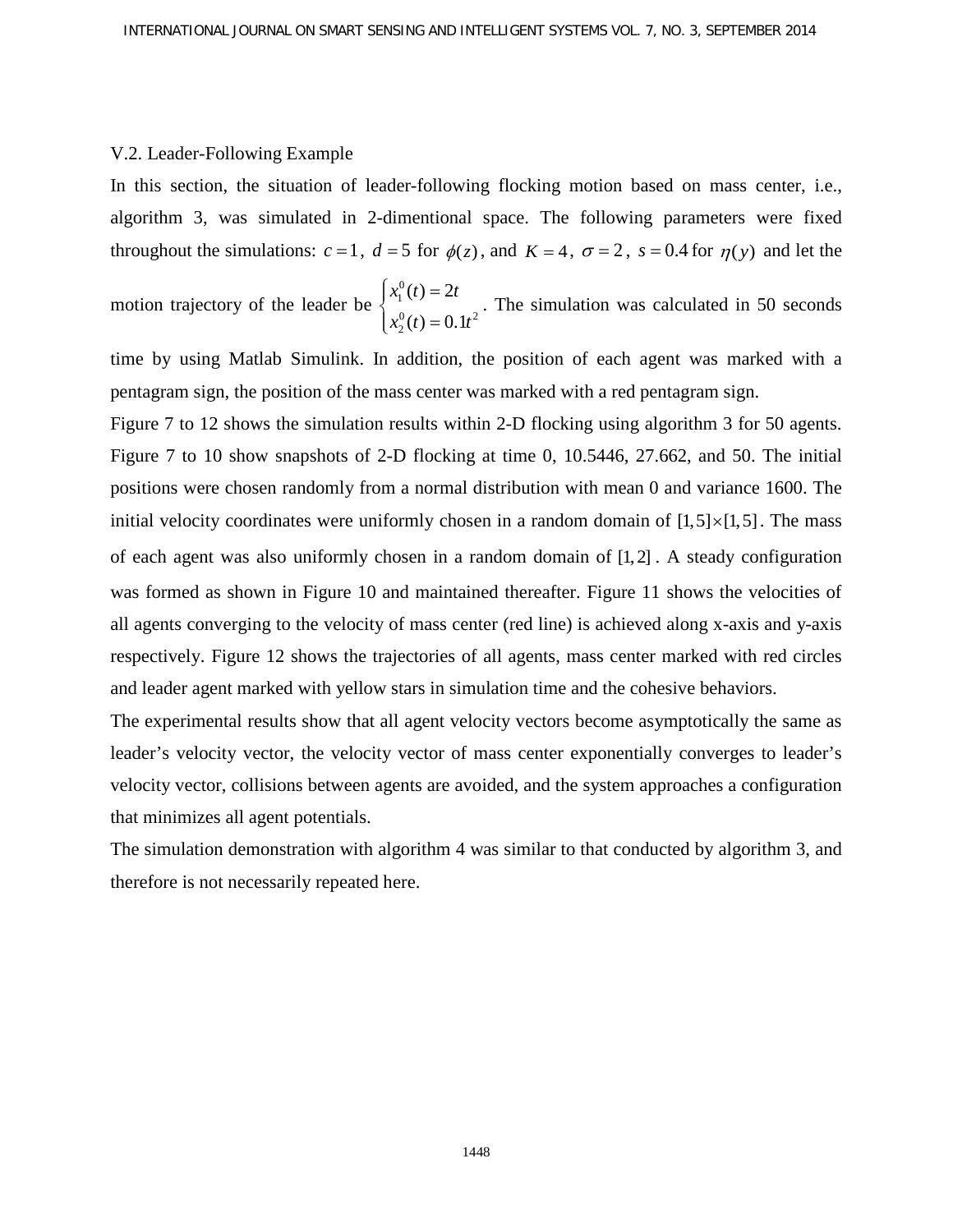

Figure 7. Initial positions of 50 agents



Figure 9. Configuration of 50 agents at  $t=27.662$  (sec)



Figure 11. Velocities of agents along x-axis and y-axis respectively



Figure 8. Configuration of 50 agents at  $t=10.5446$  (sec)



Figure 10. Final configuration at t=50(sec)



Figure 12. Trajectories of all agents in 50 (sec) time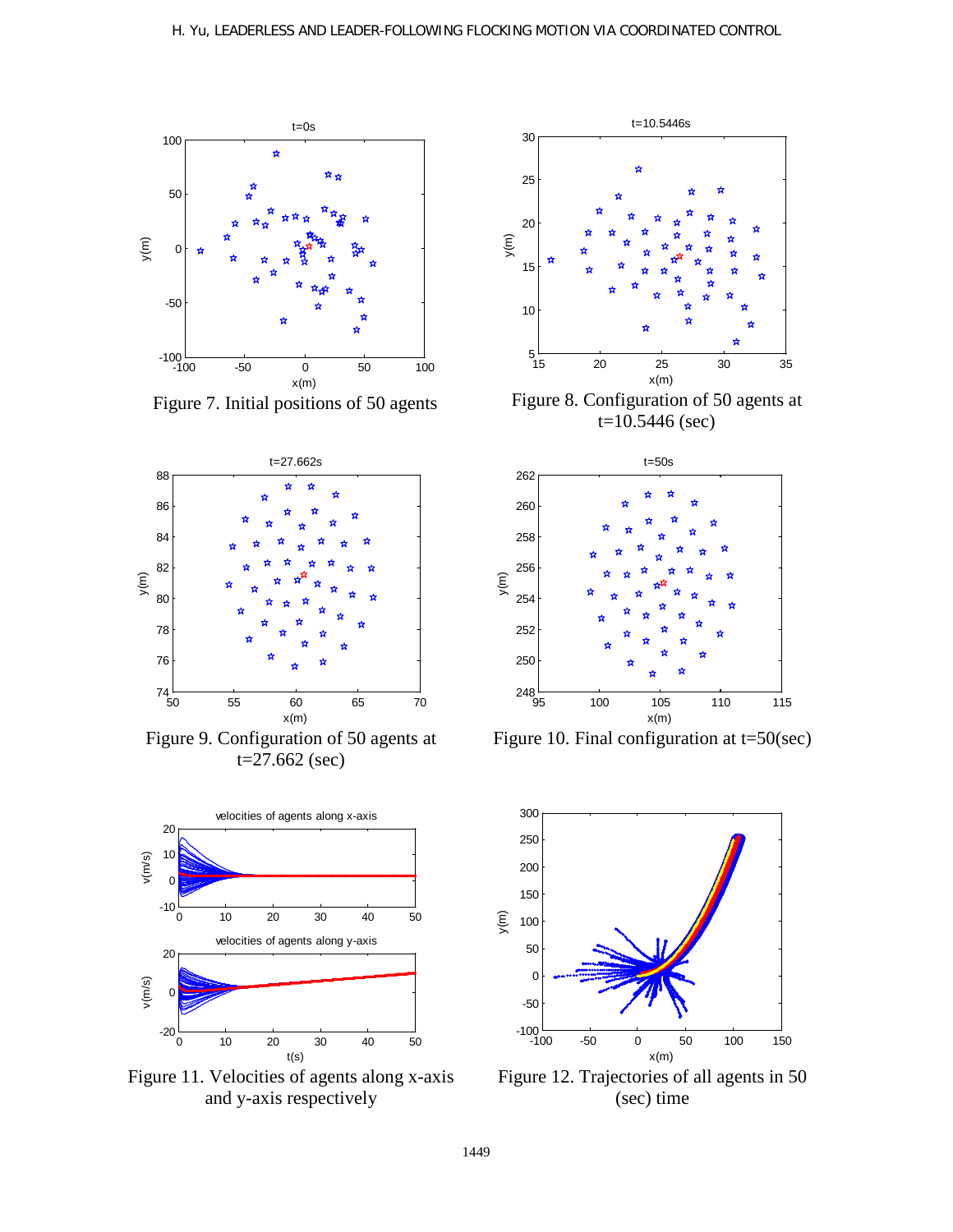#### VI. CONCLUSIONS

This paper establishes a theoretical framework for the design and analysis of flocking algorithms for multiple agent dynamic systems in a high-dimensional space. Control laws have been proposed for dynamic multi-agents to achieve flocking motion relative to different centers. A distance-dependent adjacency matrix is used to model the interconnected relationship between agents. Stability analysis is done using classical Lyapunov theory. Simulation example is tested to validate the theoretical results.

### ACKNOWLEDGEMENTS

This work is supported in part by Natural Science Foundation of China (61273183, 61174216, 61374028 and 61304162), and Scientific Innovation Team Project of Hubei Provincial College (T200809 and T201103).

## **REFERENCES**

[1] J. R. Raymond, M. R. Evans, "Flocking regimes in a simple lattice model", Physical Review E. Vol. 73, no. 3, 2006.

[2] J. Toner, Y. H. Tu, "Flocks, herds, and schools: A quantitative theory of flocking", Physical Review E. Vol. 58, no.4, 1998, pp. 4828-4858.

[3] J. Toner, Y. Tu and S. Ramaswamy, "Hydrodynamics and phases of flocks", Annals of Physics. Vol. 318, no.1, 2005, pp. 170-244.

[4] A. Czirok, M. Vicsek and T. Vicsek, "Collective motion of organisms in three dimensions", Physica A: Statistical and Theoretical Physics, Vol. 264, no.1-2, 1999, pp. 299-304.

[5] C. W. Reynolds, "Flocks, herds, and schools: a distributed behavioral model", Computer Graphics (ACM), Vol. 21, no.4, 1987, pp. 25-34.

[6] S. Hubbard, P. Babak, S. T. Sigurdsson and K. G. Magnusson, "A model of the formation of fish schools and migrations of fish", Ecological Modelling, Vol. 174, no.4, 2004, pp. 359-374.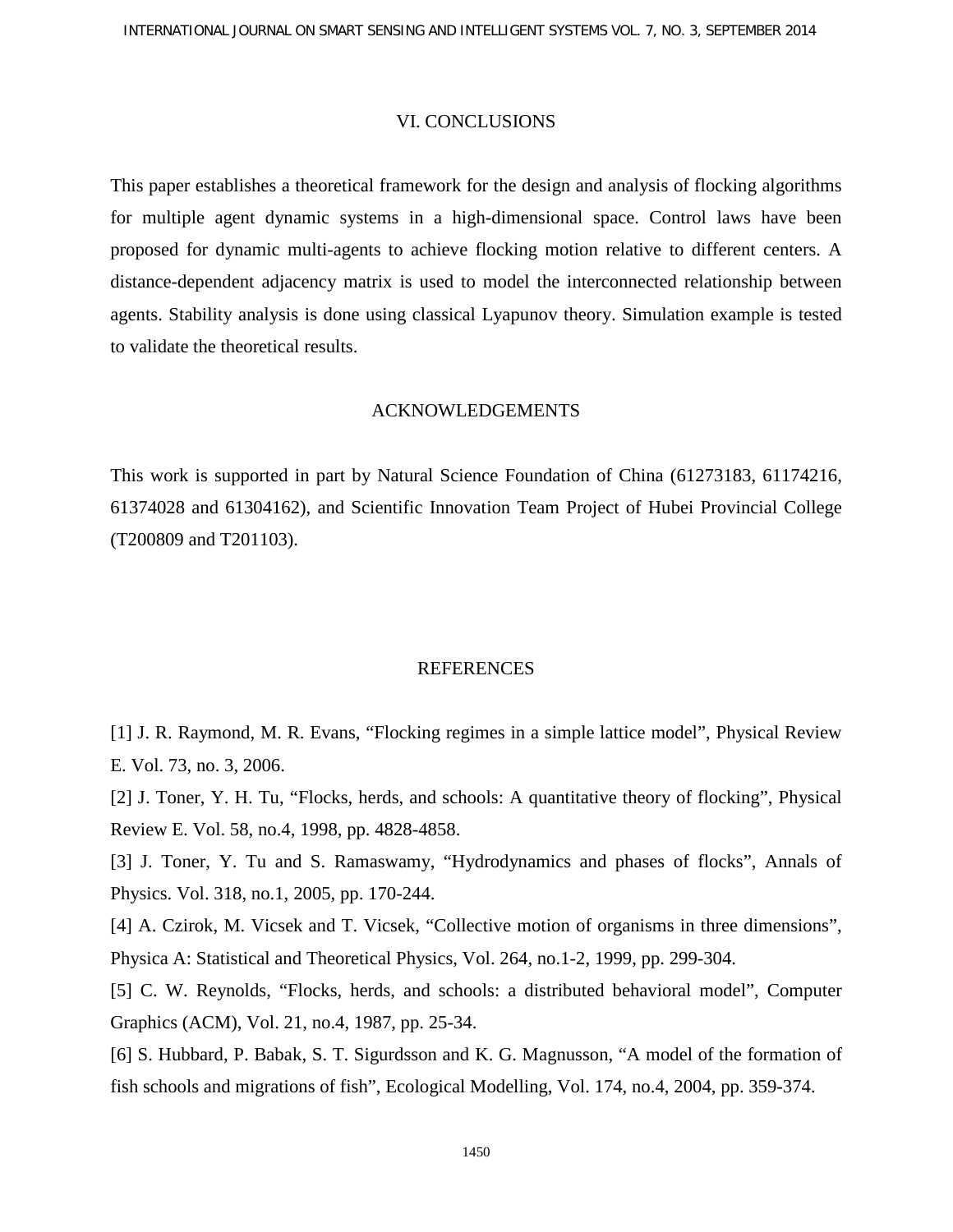[7] H. G. Tanner, A. Jadbabaie and G. J. Pappas, "Stable Flocking of Mobile Agents, Part I: Fixed Topology," Proceedings of the IEEE Conference on Decision and Control, paper no. WeM01-1, Dec. 9-Dec. 12, 2003, Maui, Hawaii USA.

[8] H. G. Tanner, A. Jadbabaie and G. J. Pappas, "Stable Flocking of Mobile Agents, Part II: Dynamic Topology," Proceedings of the IEEE Conference on Decision and Control, paper no. WeM01-2, Dec. 9-Dec. 12, 2003, Maui, Hawaii USA.

[9] R. Olfati-Saber, "Flocking for multi-agent dynamic systems: Algorithms and theory," IEEE Transactions on Automatic Control, vol. 51, no.3, 2006, pp. 401-420.

[10] J. Zhan and X. Li, "Flocking of Multi-Agent Systems Via Model Predictive Control Based on Position-Only Measurements", IEEE Transactions on Industrial Informatics, Vol. 9, no. 1, 2013, pp. 377 - 385.

[11] K. D. Do, "Flocking for Multiple Elliptical Agents With Limited Communication Ranges", IEEE Transactions on Robotics, Vol. 27, no. 5, 2011, pp. 931-942.

[12] J. Zhu, J. Lu and X. Yu, "Flocking of Multi-Agent Non-Holonomic Systems with Proximity Graphs", IEEE Transactions on Circuits and Systems I: Regular Papers, Vol. 60, no. 1, 2013, pp. 199-210.

[13] M. Neshat, A. Adeli, G. Sepidnam, M. Sargolzaei, A. N. Toosi, "A review of Artificial Fish Swarm Optimization methods and applications", International Journal on Smart Sensing and Intelligent Systems, Vol. 5, no. 1, 2012, pp. 107-148.

[14] D. Li, Q. Liu, X. Wang and Z. Lin "Consensus seeking over directed networks with limited information communication", Automatica, Vol.49, no. 2, 2013, pp. 610-618.

[15] A. Abdessameud and A. Tayebi, "On consensus algorithms design for double integrator dynamics", Automatica, Vol.9, no. 1, 2013, pp. 253-260.

[16] G. Hu, "Robust consensus tracking of a class of second-order multi-agent dynamic systems", Systems & Control Letters, Vol. 61, no. 1, 2012, pp. 134-142.

[17] C. Liu, F. Liu, "Dynamical consensus seeking of second-order multi-agent systems based on delayed state compensation", Systems & Control Letters, Vol. 61, no. 12, 2012, pp. 1235-1241.

[18] R. Viswanathan and B. Ahsant, "A review of sensing and distributed detection algorithms for cognitive radio systems", International Journal on Smart Sensing and Intelligent Systems, Vol. 5, no. 1, 2012, pp. 177-190.